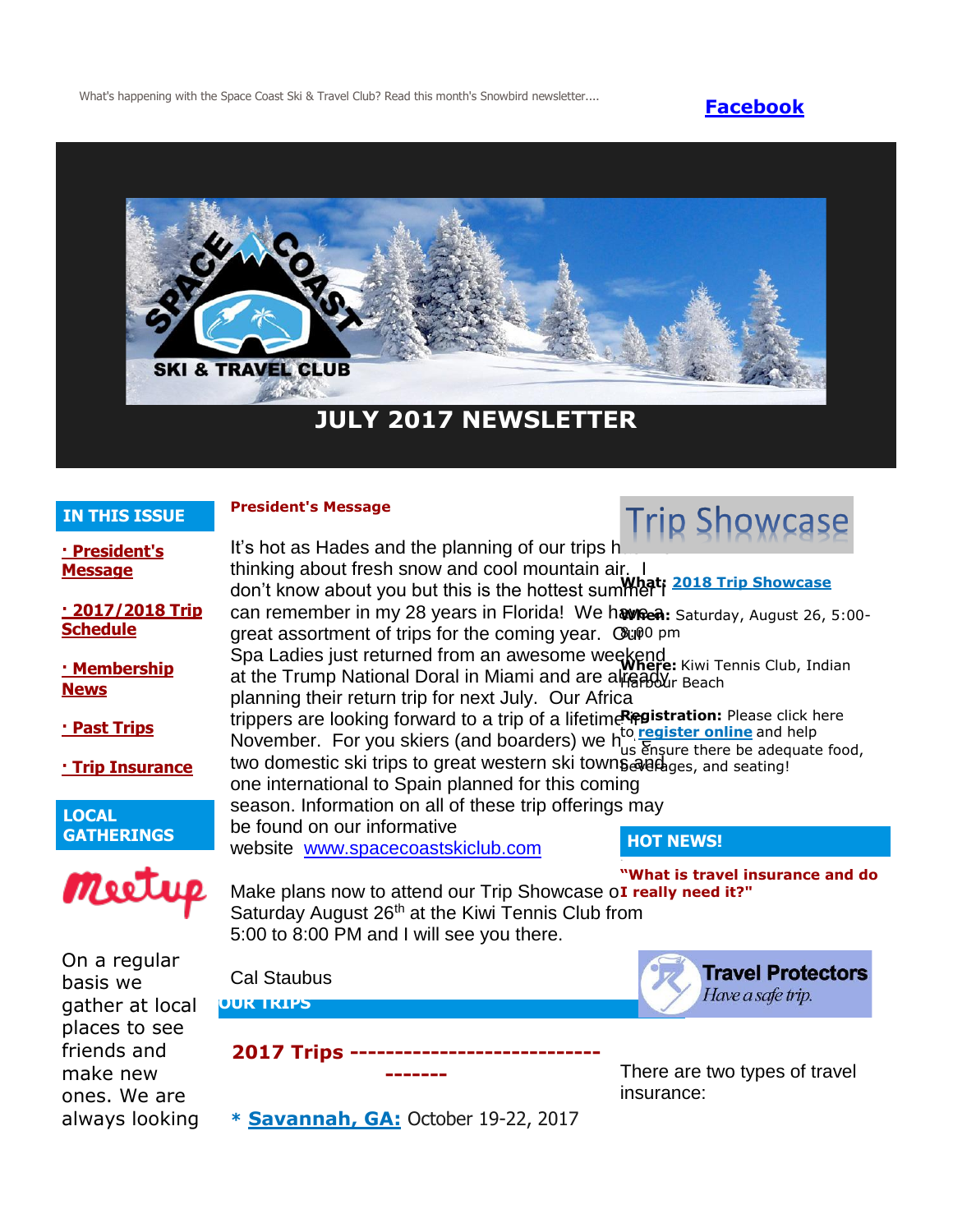for suggestions on where to go next. Please consider getting involved. We welcome anyone interested in helping the Board with activities and trips. It is simple and easy to do.

#### **MEMBER INFO**

#### **Membership News**

Don't forget that your membership will also provide reciprocity for any other Florida Ski Council trips (for only a \$1 fee to other club trip costs)!

Please consider getting involved as assistants are welcomed to help the Board with activities and trips. If you're interested in volunteering, see where your talents fit in and consider helping our club thrive!

## **[JOIN US](http://spacecoastskiclub.com/Join)**

Not a member yet? If you would like to become a member, simply click the JOIN US button above to complete the membership application online or to download the application.

Come experience Southern Food and History in Savannah with us. Full trip details and registration are available on the trip name link above. If you have any questions, contact Trip Leader [Clair Quenzler](mailto:clairqski@aol.com).

#### **\* [African Safari to Tanzania:](http://spacecoastskiclub.com/event-2313660)** November 3-16, 2017 **(SOLD OUT)**

This 14-day adventure will cover five National Parks and the Island of Zanzibar. Trip Leader [Jeff Koss](mailto:kaoshome@earthlink.net)

**2018 Trips --------------------------------------**

Our exciting 2018 trips are planned and registration is open! Start making your plans to join us next ski season and beyond!

# **\* [Steamboat Springs, CO:](http://spacecoastskiclub.com/event-2594526)** January 20-27, 2018

Join us on this FSC ski trip to the Western ski town of Steamboat Springs. Full trip details and registration are available on the trip name link above. If you have any questions, contact Trip Leader Debbie [Steininger.](mailto:dsteininger@cfl.rr.com)

**\* [Jackson Hole, WY:](http://spacecoastskiclub.com/event-2579402)** February 24 - March 3, 2018

Join us on this FSC ski trip as we venture out of the old western town of Jackson and explore the Grand Tetons. Full trip details and registration are available on the trip name link above. If you have any questions, contact Trip Leaders [Brice](mailto:Brice@spacecoastskiclub.com)  [Crossley](mailto:Brice@spacecoastskiclub.com) or [Jeannie Kilpatrick-Staubus](mailto:Jeannie@spacecoastskiclub.com).

**\* [Spring in Spain:](http://spacecoastskiclub.com/event-2577968)** March 8-20, 2017 **(SOLD OUT)**

This European adventure will include visits to Madrid, Granada, Sierra Nevada, and Torremolinos. Initial space is sold out but we are working to

1. There is medical insurance to cover your medical expenses if you got sick or injured unexpectedly on your trip along with medical air evacuation.

This type of insurance is very inexpensive and provides "peace of mind"! Typical medical plan is as low as \$21pp no matter what the age!

2. Then there is trip cancellation and trip interruption insurance that comes in a package that includes trip cancellation and trip interruption coverage, medical coverage, medical air evacuation and other benefits such as lost or delayed luggage, travel delay due to bad weather and coverage for missed connections.

When travelers are suddenly forced to cancel expensive trips due to illness, injury or a death in the family and they do not have this insurance, they lose 100% of their money the closer they get to their departure date.

The price is based on your age, the state in which you reside and most importantly the cost of your trip including land, air and lift tickets. With group travel, the package price can be reduced.

# **PHOTOS**

#### **Trip and Event Photos**

We have photo albums of most of our past trips and events with hundreds of fantastic pictures! If you want to look through all of the great photos, simply click on to visit

the **[Photos](http://spacecoastskiclub.com/Default.aspx?pageId=1628252)** page on our website. If you have great photos you'd like to add, contact our Webmaster Linda [O'Niell](mailto:lrod2127@gmail.com) and we will gladly add them to our online albums!